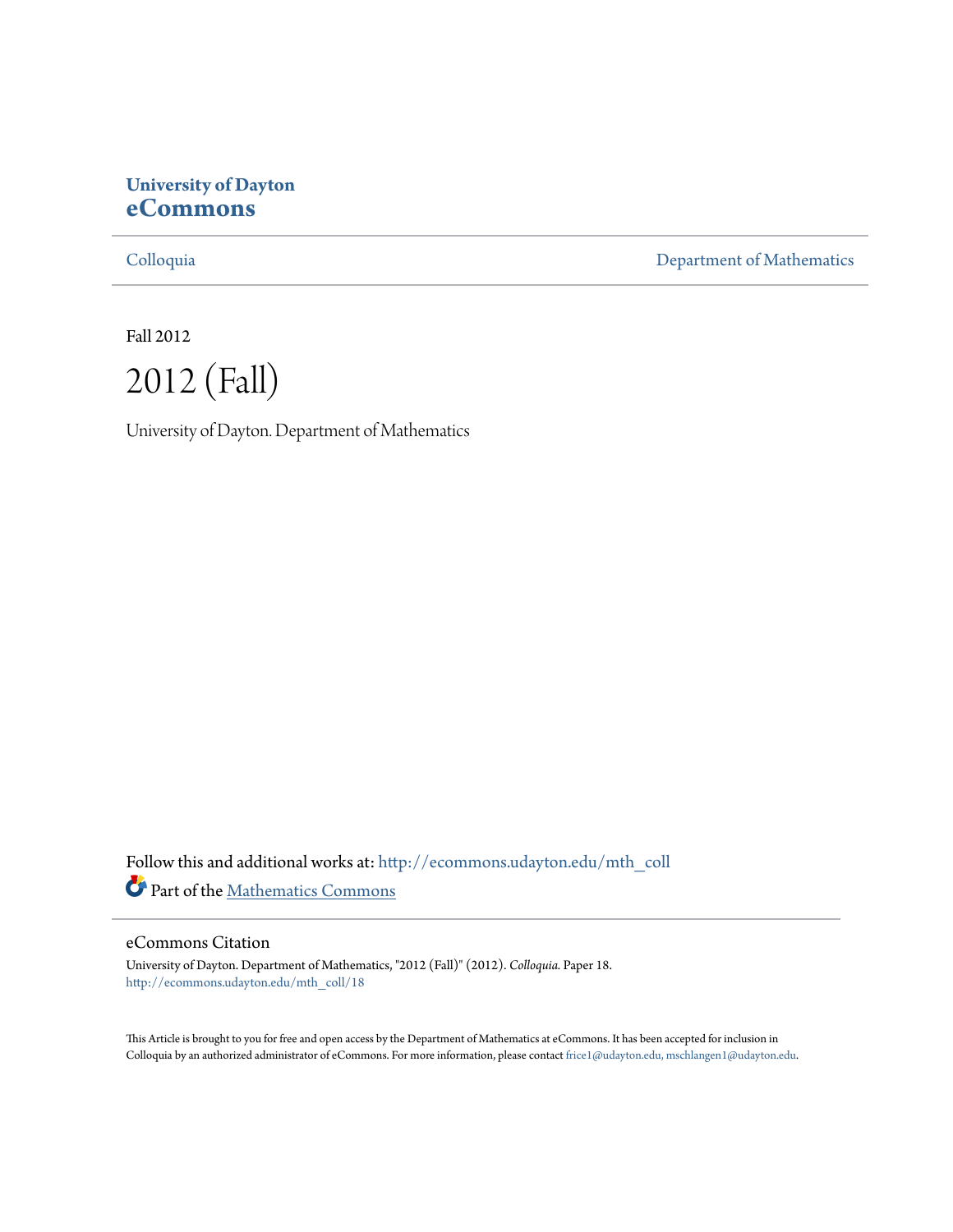| <b>Date</b>      | Speaker and Title                                                                                                                                                                                                    | Time/Location   |
|------------------|----------------------------------------------------------------------------------------------------------------------------------------------------------------------------------------------------------------------|-----------------|
| Thursday, Sep 13 | Ruihua Liu, University of Dayton<br>Merton's Investment and Consumption Problem in Regime-<br>Switching Model                                                                                                        | 3:00 PM, SC 323 |
| Thursday, Sep 20 | Vladimir Tkachuk, University of Dayton<br>Reflecting topological properties in small continuous images                                                                                                               | 3:00 PM, SC 323 |
| Thursday, Sep 27 | Aparna Higgins, University of Dayton<br>Sequences of Polygons                                                                                                                                                        | 3:00 PM, SC 323 |
| Thursday, Oct 11 | Thaddeus Tarpey, Wright State University<br>Interpreting Meta-Regression: Application to Recent<br>Controversies in Antidepressant Efficacy                                                                          | 3:00 PM, SC 323 |
| Thursday, Oct 18 | Art Busch, University of Dayton<br>Hamiltonian Spider Intersection Graphs are Cycle Extendable                                                                                                                       | 3:00 PM, SC 323 |
| Thursday, Oct 25 | Saleh Tanveer, The Ohio State University<br>Structual stability, well-posedness and global existence in models 3:00 PM, SC 323<br>of physical problems                                                               |                 |
| Thursday, Nov 1  | Paul Eloe, University of Dayton<br>Some calculations related to the Riemann Zeta function for<br>integer values                                                                                                      | 3:00 PM, SC 323 |
| Thursday, Nov 8  | Dan Zhang, University of Dayton<br>Application of Radial Basis Function to the Numerical Solution of<br><b>Option Pricing Models</b>                                                                                 | 3:00 PM, SC 323 |
| Thursday, Nov 8  | Junyao Zhang, University of Dayton                                                                                                                                                                                   | 3:30 PM, SC 323 |
| Thursday, Nov 15 | Michael Radin, Rochester Institute of Technology<br>Boundedness Character of solutions, Monotonic Character of<br>solutions and Existence of Periodic Solutions of a Non-<br>Autonomous Rational Difference Equation | 3:00 PM, SC 323 |
| Tuesday, Nov 27  | Beverly Ali, University of Dayton<br>Assessing Risk of Hedge Fund Investments using Value-at-Risk                                                                                                                    | 3:00 PM, SC 323 |
| Tuesday, Nov 27  | Joshua Craven, University of Dayton<br>A Numerical Method for Determining Bifurcation Curves                                                                                                                         | 3:30 PM, SC 323 |
| Thursday, Nov 29 | Carl Mummert, Marshall University<br>Stationary and convergent strategies in Choquet games                                                                                                                           | 3:00 PM, SC 323 |
| Thursday, Dec 6  | Faridah Alruwaili, University of Dayton<br><b>Transfer Function Models</b>                                                                                                                                           | 3:00 PM, SC 323 |
| Thursday, Dec 6  | Ariel Zheng, University of Dayton<br>The Ability of Credit Default Swap to Predict Corporate Default                                                                                                                 | 3:30 PM, SC 323 |
| Monday, Dec 10   | Arthur Zeyda, University of Dayton                                                                                                                                                                                   | Noon, SC 062    |

### **Abstracts of the Colloquium Talks: Fall 2012 Department of Mathematics**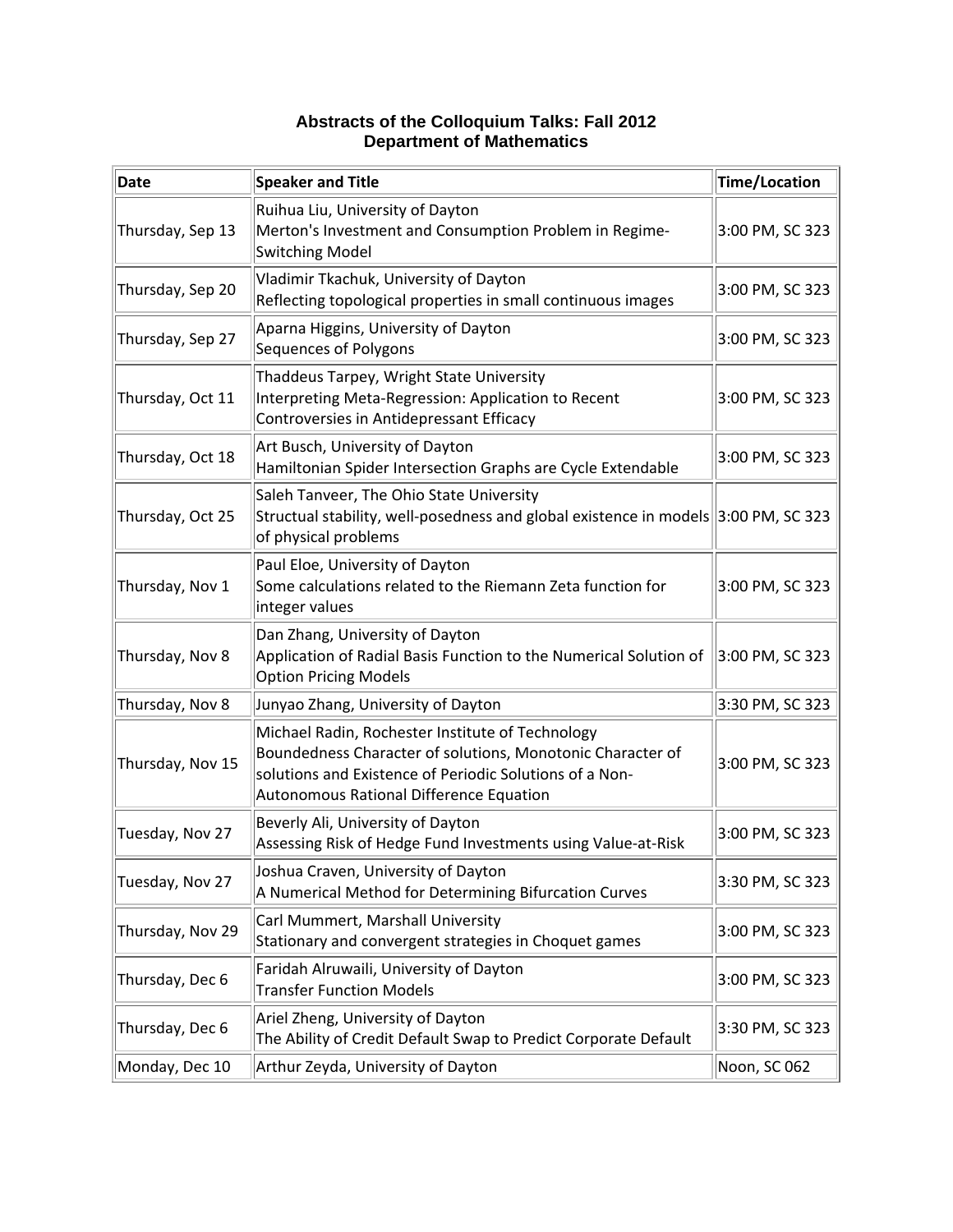### **Merton's Investment and Consumption Problem in Regime‐Switching Model**

# Ruihua Liu

**Abstract:** In this work we study the Merton's optimal investment and consumption problem in a continuous‐time regime‐switching model. The market consists of one bond and n correlated risky assets (stocks). An investor distributes his/her wealth among these assets and consumes at a non‐negative rate. The market parameters (the interest rate, the appreciation rates and the volatilities of the stocks) and the utility are assumed to depend on a continuous-time Markov chain with finite number of states. The objective is to maximize the expected discounted total utility of consumption and the expected discounted utility from terminal wealth. We solve the optimization problem by stochastic control methods for regime‐switching models. Under suitable conditions, we prove a verification theorem. We apply the theorem to a specific class of power utility functions and obtain, up to the solution of a system of ordinary differential equations, an explicit solution of the value function and the optimal investment and consumption policies.

### **Reflecting topological properties in small continuous images**

### Vladimir V. Tkachuk

**Abstract:** When we try to find out whether a "big" topological space has a given property, then it is often useful to check whether some "small" subspaces of the space have this property. In many cases this suffices to determine whether the space itself has the property in question. For example, if all subspaces of cardinality at most  $w_1$  of a compact space X are metrizable then X itself is metrizable. This topic is well-developed and still features a lot of activity both in USA and in Europe. In our talk we will show that topological properties can also be reflected in "small" continuous images, i.e., if all "small" continuous images of a space X have a property **P** then X itself has **P** For example, a compact space X is metrizable if and only if all continuous images of X of weight at most  $w_1$  are metrizable. This topic is new: we will present a systematic development and some applications.

### **Sequences of Polygons**

# Aparna Higgins

**ABSTRACT**: At a mathematics meeting several years ago, two students who attended different schools and who did not know each other presented talks that were variations of the same problem. The student from UD spoke of the result of alternately inscribing regular polygons and circles, while the other spoke of the result of alternately circumscribing regular polygons and circles. Recently, I heard a talk on other variants of this theme, and I found myself still intrigued by the questions. I am delighted when I see problems that are simple to state, yet have an element of surprise. I will use GeoGebra to help us explore some of these problems. This talk will be accessible to undergraduates.

# **Interpreting Meta‐Regression: Application to Recent Controversies in Antidepressant Efficacy**

### Thaddeus Tarpey

**Abstract:** The efficacy of modern antidepressants has been called into question on the basis of some recent high profile publications which used the methodology of meta‐regression. In this talk, the meta‐ regression model with a continuous outcome is contrasted with a subject‐level model using finite and infinite mixture models. Several antidepressant trials, for which subject‐level data are available, are used for illustration. We show that the meta-regression analysis differs dramatically from the subject-level analysis for these depression trials, a difference that is due in part to the ecological fallacy.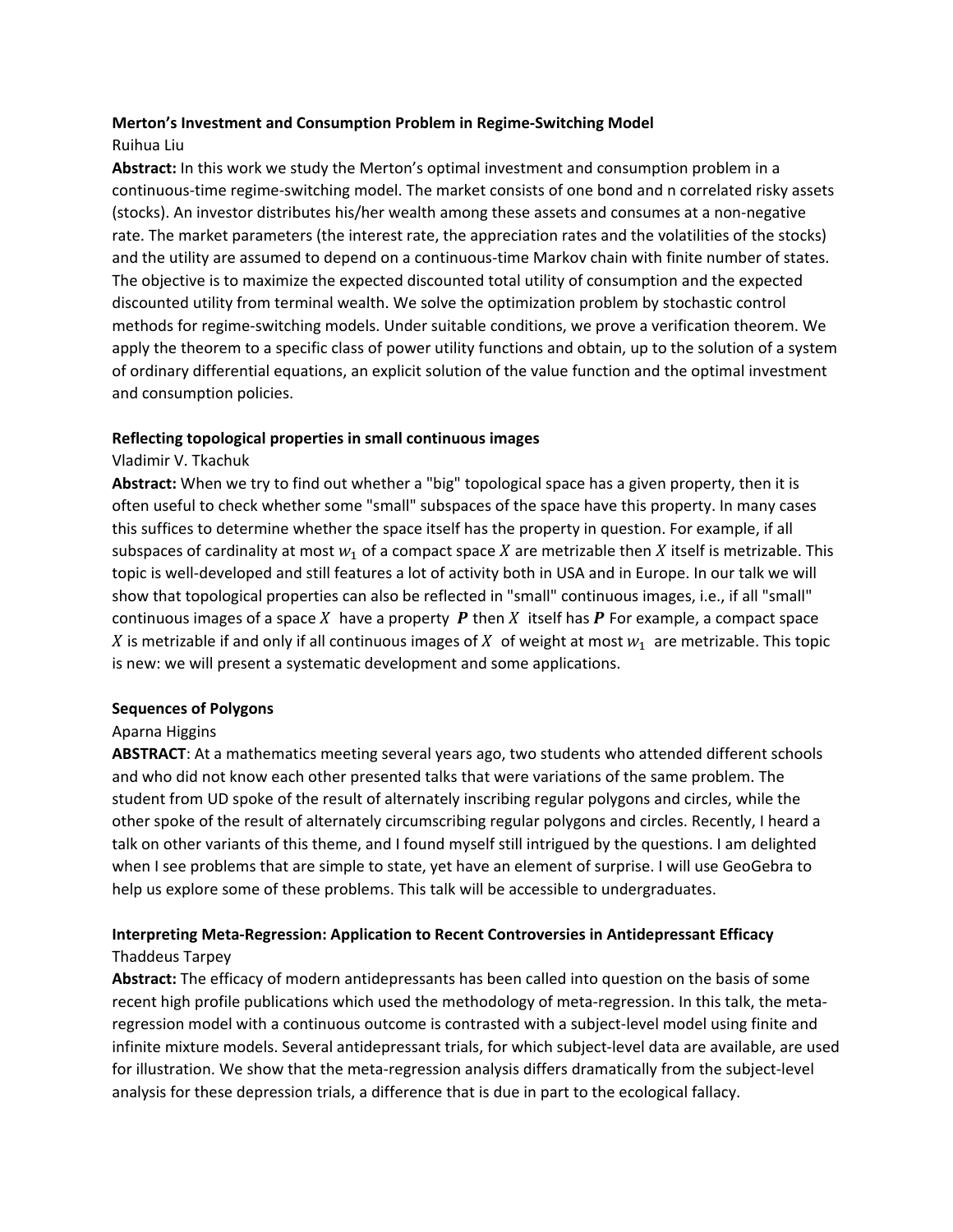### **Hamiltonian Spider Intersection Graphs are Cycle Extendable**

# Art Busch

**Abstract:** A cycle C of length k is extendable if there is a cycle C' of length  $k + 1$  with  $V(C)$  contained in  $V(C')$ . A graph  $G = (V, E)$  of order n is cycle extendable when every cycle C of length  $k < n$  is extendable. A chordal graph is a spider intersection graph if it admits an intersection representation which consists of subtrees of a sub-divided star (or spider). In 1990, Hendry conjectured that all hamiltonian chordal graphs are cycle extendible, and this conjecture remains unresolved. We show that all hamiltonian spider intersection graphs are cycle extendable, generalizing known results on cycle extendability in interval graphs and split graphs.

This is joint work with Atif Abueida and R. Sritharan.

# **Structual stability, well‐posedness and global existence in models of physical problems** Saleh Tanveer

**Abstract:** In modeling a physical system, it is common to ignore terms that appear small in order that the mathematical problem remains manageable. Yet, one has to be careful in throwing away terms, since small terms in the equation need not always mean small effects on the resulting solution. There is a need for solution to be continuous with respect to changes of initial/boundary conditions and parameters in a suitable norm. This is fundamental for any mathematical model to be physically realistic. One or more potential regularizing terms that have been ignored in the simplified model need to be re‐ introduced even when they appear very small formally.

We illustrate this notion in a number of physical problems like viscous fingering. We will show that naive formal perturbation expansion can lead to incorrect conclusions. We will also note in terms of some simple models how a problem that is close to structurally instability or is nearly ill-posed can display a rich variety of phenomena including unexpected cross‐overs in the parameter space that could not be predicted based on the size of terms in the physical domain.

For evolution problems, that is otherwise locally well-posed, we briefly discuss how singularity formation dictate the kind of regularization that need to be included near singularity formation time in order to get physically realistic prediction. In this context, the open problem for 3‐D Navier‐Stokes will be discussed.

# **Some calculations related to the Riemann Zeta function for integer values**

Paul Eloe

**Abstract:**  $\zeta$   $(s) = \sum_{i=0}^{\infty} \frac{1}{1^s}$  $\sum_{i=0}^{\infty} \frac{1}{1^{i}}$   $(s > 1)$  is the Riemann Zeta function. If  $s = 2n$ , an even integer,  $\zeta(s)$  can be calculated, recursively. Methods are not known to calculate  $\zeta(s)$  if  $s = 2n + 1$ , an odd integer. We show some calculations for  $s = 2n$  and then derive a viable method to approximate  $\zeta(3)$  using the values for  $\zeta(2n)$ . Some historical context is given.

# **Application of Radial Basis Function to the Numerical Solution of Option Pricing Models** Dan Zhang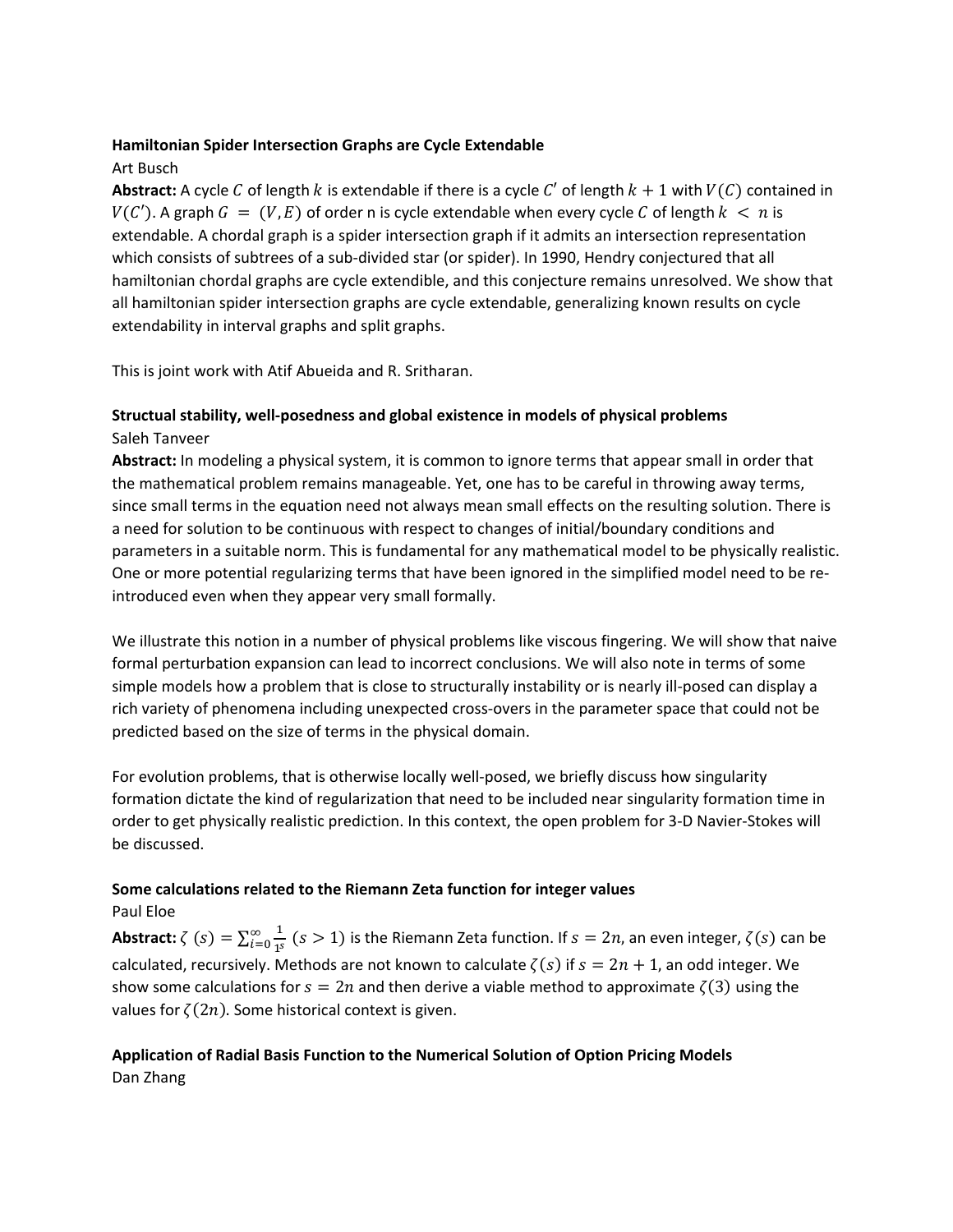**Abstract:** Radial Basis Functions (RBF) were conceived by Hardy during the 1970's as an effective multidimensional scattered interpolation method. A radial basis function is a real‐valued function whose value depends only on the distance from the origin or some other point. Any function  $\phi$  that satisfies the property  $\phi(x) = \phi(||x||)$  or  $\phi(x,c) = \phi(||x-c||)$  is a radial function. RBF are mean to approximate multivariable functions by linear combinations of terms based on a single variable function (the radial basis function). RBF are natively high‐dimensional, mesh free and can produce smooth approximations not only for the unknown function but also for its derivatives. It offers an accurate numerical solution method for a wide variety of PDEs. In this talk, the author will apply RBF in both European option and American option and compare the results with analytical solutions.

# **Boundedness Character of solutions, Monotonic Character of solutions and Existence of Periodic Solutions of a Non‐Autonomous Rational Difference Equation**

### Michael A. Radin

**Abstract:** Our aim is to investigate the boundedness character, the periodic character and the monotonic character of the non‐negative solutions of the following nonautonomous rational difference equation.

### **Assessing Risk of Hedge Fund Investments using Value‐at‐Risk**

### Beverly Ali

**Abstract:** This paper explores different methods used to analyze the risk associated with hedge fund investments, including several techniques based on the concept of value‐at‐risk (VaR). Due to the competitive nature of hedge funds, the flow of information between the manager and investors is fairly poor. As a result, it is quite difficult to adequately capture the risks of hedge funds. The value‐at‐risk based on the traditional approaches (empirical and parametric) is generally misleading as it severely underestimates expected losses. This issue is generally related to false assumptions about the nature of the distribution of the returns as well as an over‐reliance on historical data.

For VaR calculation, the assumption of normal distribution is known to ignore the larger jumps in the returns and consequently it leads to extreme tail risk. Ways to circumvent this issue have been the subject of several academic researches. For example, the Cornish-Fisher VaR models better the fat tails by taking into account the third and fourth moments of the return distribution. In this capstone project, we focus on a less known approach to analyze the risk of hedge funds based on the concept of stress value‐at‐risk or stress VaR. Other VaR computations, using Non‐Gaussian distributions are also explored. We also describe several risk-adjusted return (RAR) metrics to gauge the performance of hedge funds.

### **A Numerical Method for Determining Bifurcation Curves**

### Joshua Craven

**Abstract:** A numerical methodology for determining and verifying the bifurcation curves of specific differential equations is presented. Matlab is used to find critical points for given conditions and also determine the stability of these points. Although there are a couple of programs (e.g. AUTO bifurcation software package) that can create these bifurcation curves, they are all a black box. It is advantageous to have a code that can be altered to suit the user's needs, so an open box methodology has been designed. This "open box" methodology is applied to two papers (Panday et. al and Maccari) where the bifurcation curves are known. The plots are compared for accuracy, and then the methodology is